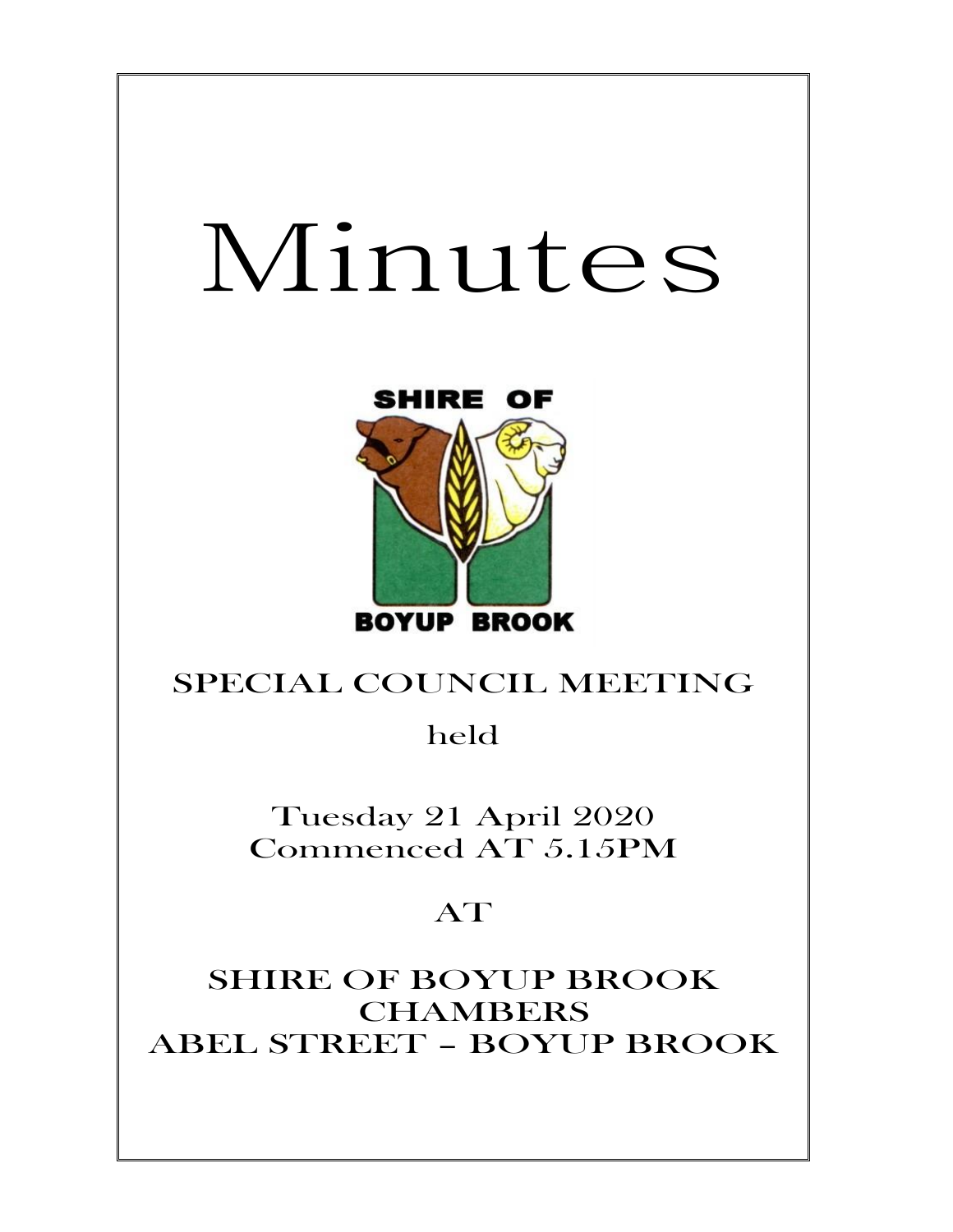### **TABLE OF CONTENTS**

#### $\mathbf 1$ RECORD OF ATTENDANCE/APOLOGIES/LEAVE OF ABSENCE PREVIOUSLY

| 3 <sup>1</sup> |  |  |
|----------------|--|--|
| $\overline{4}$ |  |  |
| 4.1            |  |  |
|                |  |  |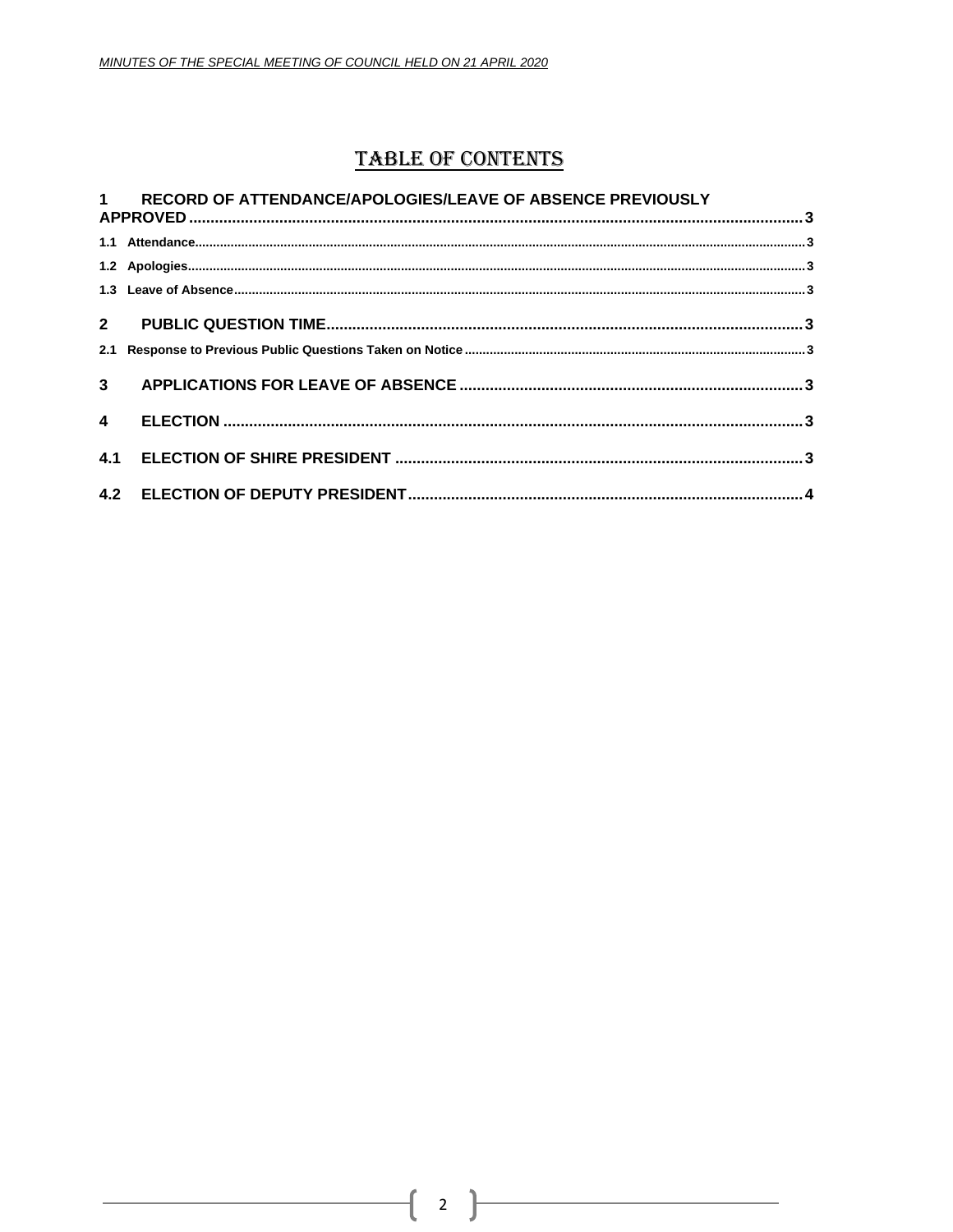#### <span id="page-2-0"></span>**1 RECORD OF ATTENDANCE/APOLOGIES/LEAVE OF ABSENCE PREVIOUSLY APPROVED**

#### <span id="page-2-1"></span>**1.1 Attendance**

Cr R Walker Cr K Moir Cr S Alexander Cr P Kaltenrieder Cr A Price Cr H O'Connell Cr T Oversby Cr E Rear

STAFF: Mr Christopher Smith (Chief Executive Officer) Mr Peter Dittrich (Manager Governance) Mrs Maria Lane (Executive Assistant)

- <span id="page-2-2"></span>**1.2 Apologies**
- <span id="page-2-3"></span>**1.3 Leave of Absence**
- <span id="page-2-4"></span>**2 PUBLIC QUESTION TIME**
- <span id="page-2-5"></span>**2.1 Response to Previous Public Questions Taken on Notice**
- <span id="page-2-6"></span>**3 APPLICATIONS FOR LEAVE OF ABSENCE**
- <span id="page-2-7"></span>**4 Election**

#### <span id="page-2-8"></span>**4.1 Election of Shire President**

The Local Government Act provides that the Chief Executive Officer take the position of Presiding Person for the purpose of electing a Shire President.

Nominations for the position of President must be in writing and given to the Chief Executive Officer before the meeting or at the meeting itself after the Chief Executive Officer calls for nominations. Councillors may nominate themselves or be nominated by another Councillor, however when being nominated by someone else the Councillor nominated must accept the nomination either in writing or orally at the meeting.

If more than one nomination is received, ballot papers will be prepared, and Councillors are to vote by secret ballot. The votes will be counted, and the outcome will be decided on a first past the post system, in accordance with the Act. The Chief Executive Officer will advise those present of the result of the election and declare the successful Councillor elected.

The person elected will be required to make a declaration of office as President.